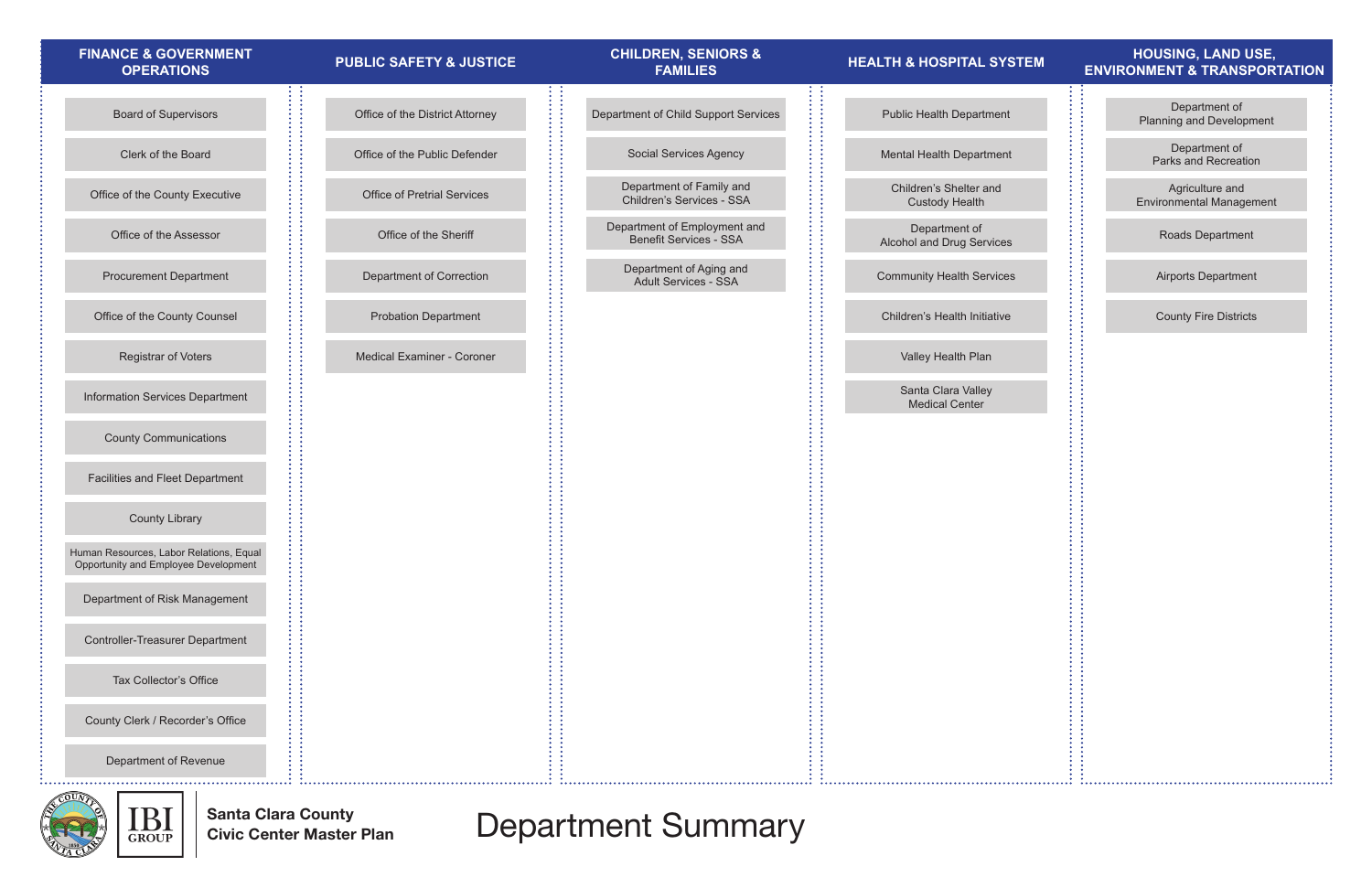

IBI Santa Clara County **GROUP** 

Santa Clara County<br>Civic Center Master Plan **Departments Currently at the Civic Center** 

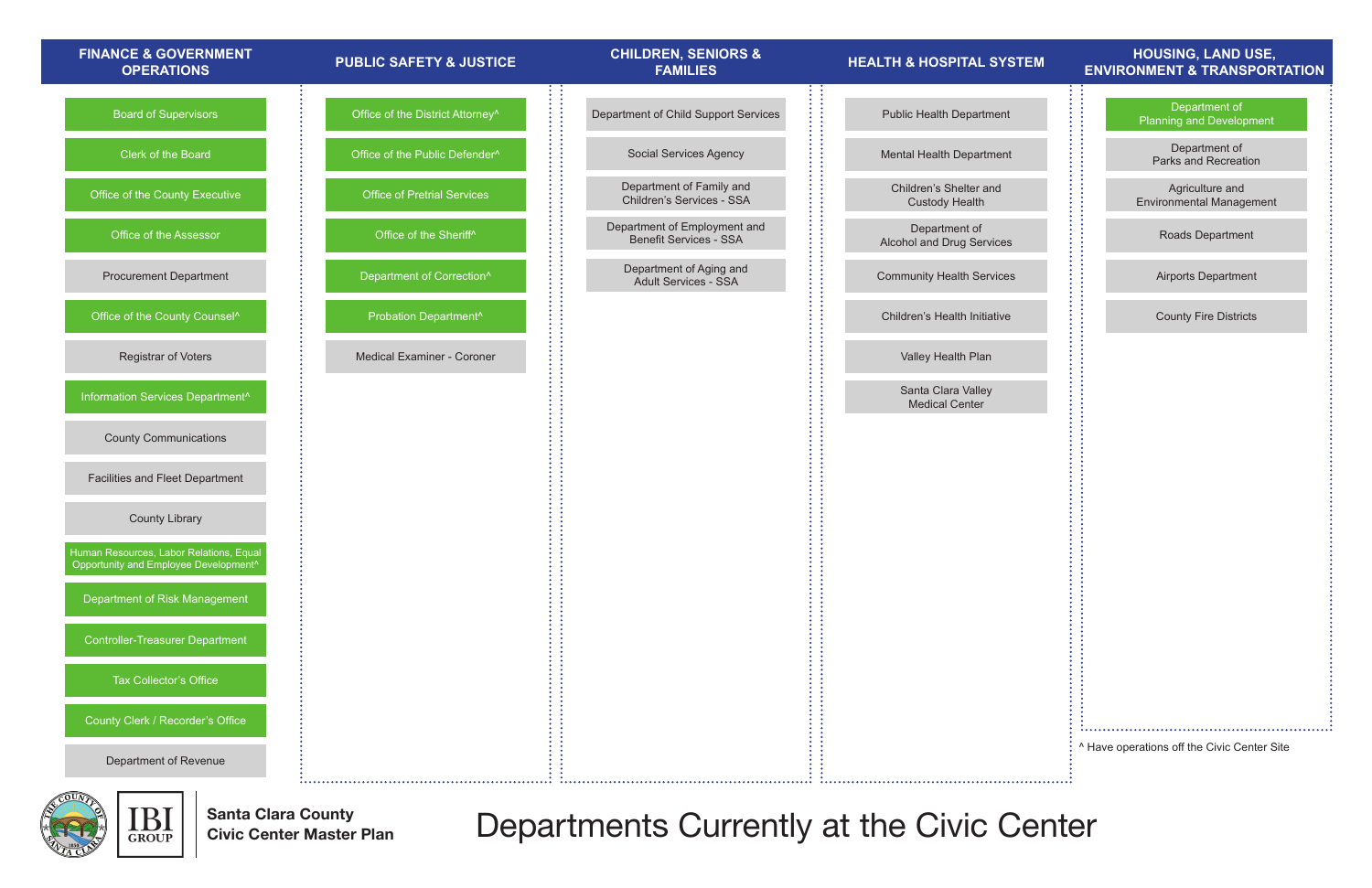Santa Clara County Civic Center Master Plan



Departments Moving to the Civic Center